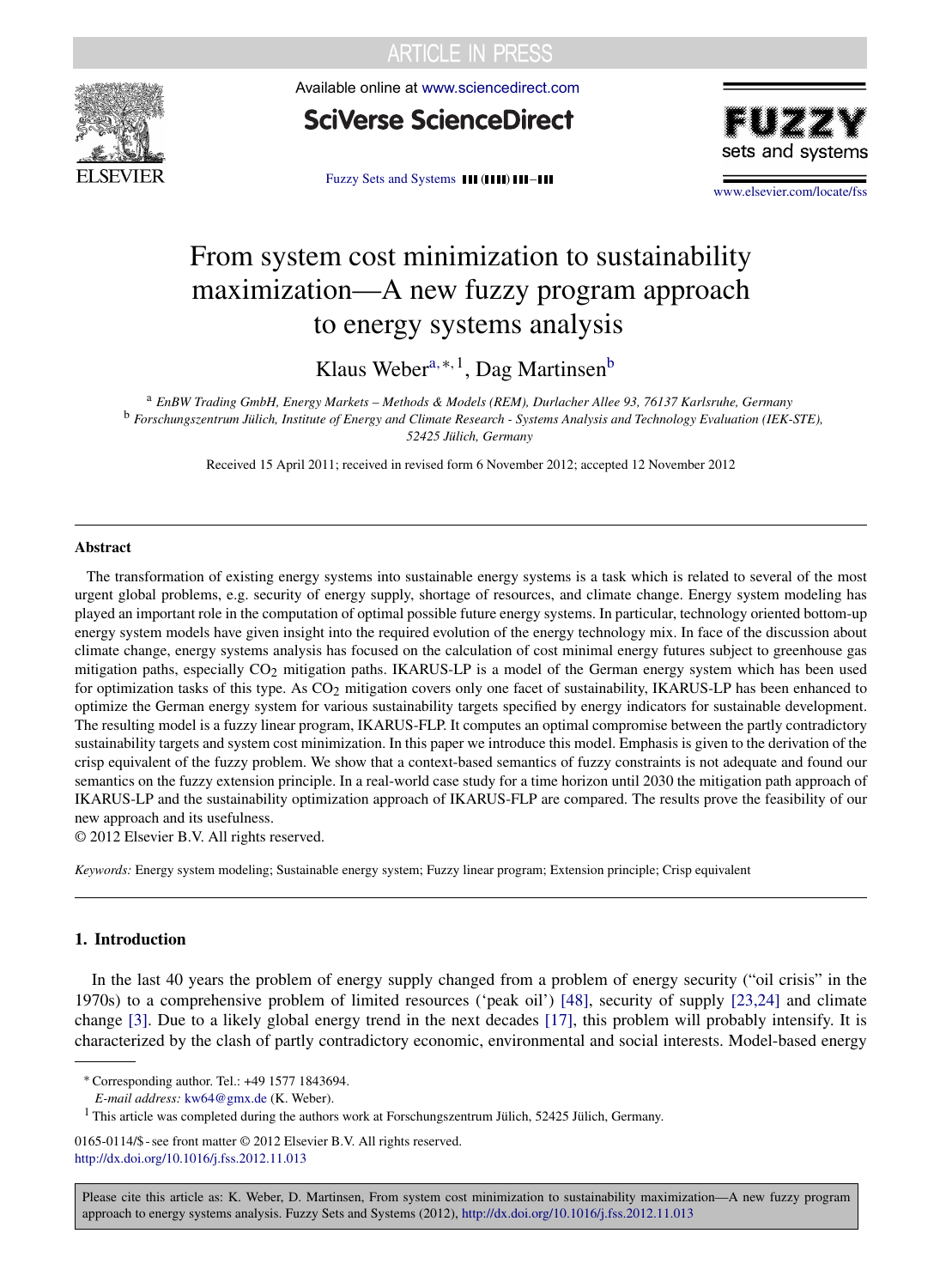## **ARTICLE IN PRESS**

#### 2 *K. Weber, D. Martinsen / Fuzzy Sets and Systems ( )* –

systems analysis has contributed heavily to gain insight into the complexity of energy systems and to solve above problems [\[18\].](#page--1-5) One of these models is the technology oriented bottom-up (TOBU) energy system optimization model of Germany, IKARUS-LP [\[29](#page--1-6)[,30\].](#page--1-7) Due to the ongoing climate change, in the last few years IKARUS-LP and other energy system models have been focused on the development of greenhouse gas (GHG) mitigation scenarios on various geographical levels, e.g. [\[8](#page--1-8)[,32\].](#page--1-9) Even though an energy system with much less GHG emissions is worth striving for, solving the above-mentioned problems requires a broader view on energy systems as it is constituted by the concept of sustainability [\[10\].](#page--1-10) In this paper we introduce a new approach to energy systems analysis which can be used to compute the optimal transmission of an energy system into a sustainable energy system. The vague concept of sustainability can be quantified by utilizing sustainability indicators. By this means, a sustainable energy system is defined by a variety of sustainability indicator targets, and the problem to compute the optimal transmission towards such system becomes a multi-objective optimization problem.

Fuzzy logic which is not dichotomic and allows to model uncertain concepts can be applied beneficially to solve the above problem. Even though a sustainability target like the amount of  $CO<sub>2</sub>$  which is emitted into the atmosphere in the year 2050 could be defined by a crisp number, this does not make sense for two reasons: First, human decision makers do not care about exact numbers with regard to  $CO<sub>2</sub>$  mitigation targets. Second, this sustainability target is contradicting other sustainability targets (e.g. in Germany the aim of energy security could be easily reached by burning domestic lignite for electricity generation) and the general economic target of cost minimization (as  $CO<sub>2</sub>$  reduction requires for technology which is still more expensive than "fossil technology"). Therefore, we enhanced the IKARUS model to IKARUS-FLP, where sustainability targets are modeled by fuzzy sets. Optimization of contradictory sustainability and cost targets means to search for the best possible compromise between these targets. In fuzzy programming this goal is achieved by formulating targets as fuzzy constraints. We follow this approach and derive a crisp equivalent of the fuzzy problem by the application of the fuzzy extension principle for a general t-norm. Fuzzy logic has been applied for the sustainability analysis of energy systems (e.g. in technology assessment [\[27](#page--1-11)[,28\]\)](#page--1-12) and it has been applied in general energy systems analysis (e.g. [\[36\]\)](#page--1-13), but, as far as we know, our fuzzy programming approach IKARUS-FLP is unique in this field of research.

We want to underline the importance of fuzzy logic by a closer look at sustainability indicators. Table [3](#page--1-14) lists all indicators which we are currently considering in our studies. Sustainability indicators are crisp quantities whose values are calculated from basic quantities of the energy system model. For instance, indicator ENV 1-1, the total amount of  $CO<sub>2</sub>$  emissions, depends on the primary energy carriers used in the energy system and their specific  $CO<sub>2</sub>$  emissions. Sustainability is improved as the value of ENV 1-1 decreases. Other indicators should be increased, e.g. ECO 13, the share of renewable energy in the total primary energy supply. Equally, other sustainability indicators are maximized or minimized. Beside the indicators, focus is put on the overall system cost which are to be minimized. So far, the problem is a crisp multi-criteria optimization problem. However, maximization or minimization of sustainability indicators and system cost is "blind". Actually, it is known which indicator values should be achieved, which are not acceptable at all, and how to evaluate values in-between. This knowledge on sustainability targets can be modeled by fuzzy sets in an intuitive manner, as a fuzzy set evaluates some elements of its universe by 1 (optimal), other elements by 0 (not acceptable) and the remaining elements by a number between 0 and 1, according to their appropriateness. Table [3](#page--1-14) shows the fuzzy targets given by LR-type fuzzy sets (see Definition [1\)](#page--1-15). This is one advantage of using fuzzy numbers. Furthermore, owing to the long time horizon of several decades and the usual differences of expert opinions, the fuzzy approach is more suitable than a crisp approach that would prevent an accuracy which does not exist in reality. And finally, by means of fuzzy targets the multi-criteria optimization problem gets a form which can be easily solved.

The remaining paper is organized as follows. Section [2](#page--1-16) introduces to energy system modeling and to TOBU models. It explains how IKARUS-LP has been used to compute energy system scenarios for CO<sub>2</sub> mitigation paths. Finally, we motivate the fuzzy enhancement of TOBU models in order to compute transition paths towards sustainable energy systems. Section [3](#page--1-17) describes the fuzzy enhancement of the IKARUS model. After a literature review we derive our new approach to fuzzy constraints and introduce its application to IKARUS. The resulting IKARUS-FLP model is examined in a case study in Section [4.](#page--1-18) Concluding remarks summarize the outcome of our paper and indicate further directions of our work.

For the following we assume that the reader is familiar with the concepts of fuzzy logic. Detailed introductions are given, e.g. in [\[4,](#page--1-19)[9,](#page--1-20)[21,](#page--1-21)[49\].](#page--1-22) A more fundamental paper is [\[47\].](#page--1-23) The notions of reference function, LR-type fuzzy set, --operator, and height of a fuzzy set are defined before they are used. An overview of the fuzzy notation we use in this paper is summarized in Table [1.](#page--1-24) Abbreviations and acronyms are listed in Table [2.](#page--1-25)

Please cite this article as: K. Weber, D. Martinsen, From system cost minimization to sustainability maximization—A new fuzzy program approach to energy systems analysis. Fuzzy Sets and Systems (2012), <http://dx.doi.org/10.1016/j.fss.2012.11.013>